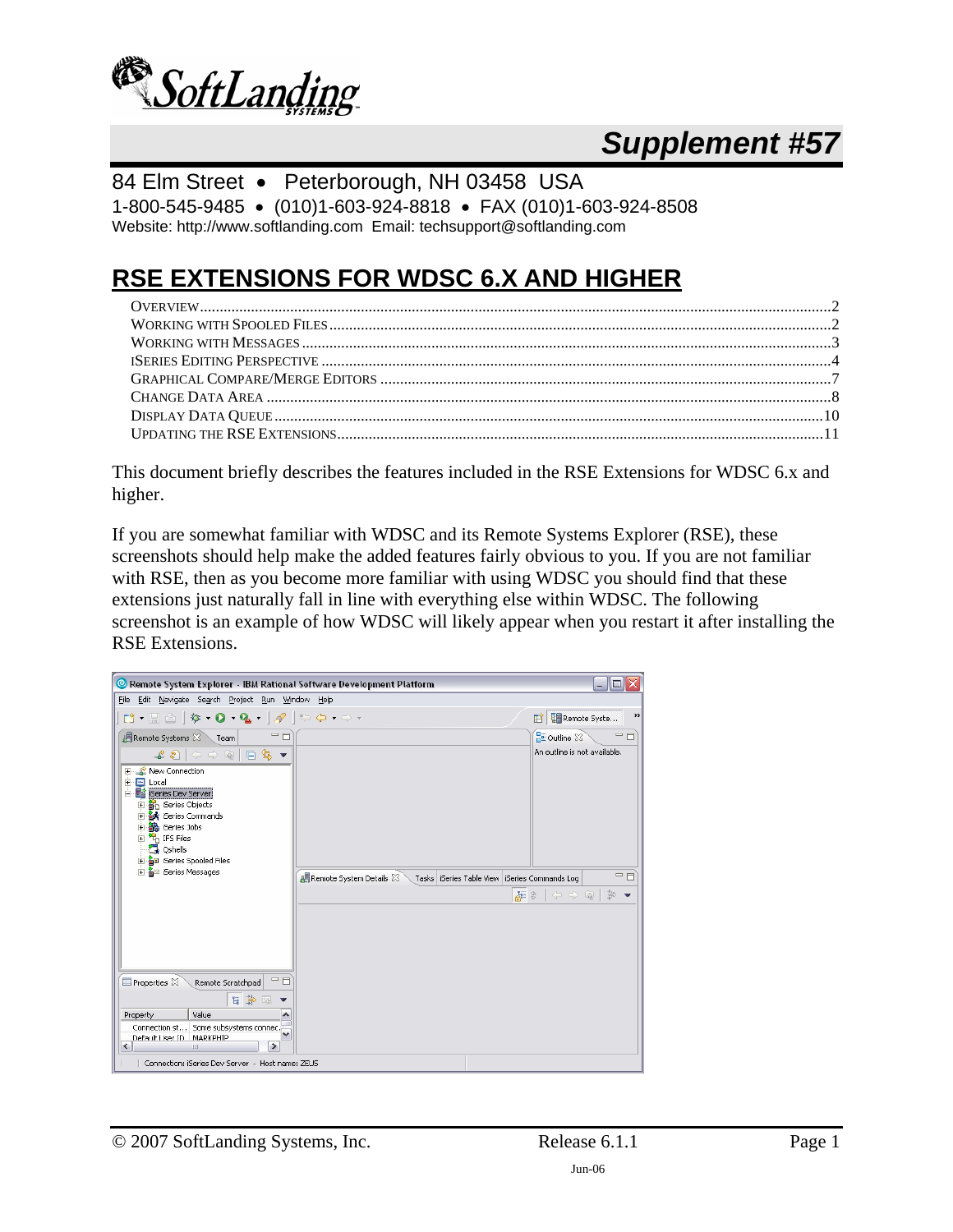<span id="page-1-0"></span>Notice that there are new subsystems for spooled files and messages beneath your iSeries connection. These subsystems look and behave similarly to the other connection subsystems that WDSC contributes.

### **OVERVIEW**

The RSE Extensions consists of these primary features:

- The ability to manage and view iSeries spooled files.
- The ability to manage and view iSeries messages.
- A new "perspective" that is optimized for source editing.
- Graphical compare and merge editors for iSeries source code.
- A custom editor for editing the contents of data areas.
- A custom dialog for displaying the properties and contents of data queues.

A description of each feature follows.

## **WORKING WITH SPOOLED FILES**

The RSE Extensions adds a subsystem named iSeries Spooled Files to your iSeries connections. This subsystem will initially include one filter -- Your spooled files -- that shows you all the spooled files associated with the user profile the connection is using to access the iSeries computer. The filter delivers results equivalent to running the WRKSPLF command on a 5250 command line.

The following screen shows the filter in the Remote Systems Details table view. It also shows a spooled file that has been opened in the built-in text editor.

| © Remote System Explorer - QPYMSRPRT_400348_MARKPHIP_QPADEV0014_2.txt - IBM Rational Software                                                                                                                                                                                                                                  |                                                                                                                 |                 |                                                     |                           |                              | IEIX                          |
|--------------------------------------------------------------------------------------------------------------------------------------------------------------------------------------------------------------------------------------------------------------------------------------------------------------------------------|-----------------------------------------------------------------------------------------------------------------|-----------------|-----------------------------------------------------|---------------------------|------------------------------|-------------------------------|
| File Edit Navigate Search Project Run Window                                                                                                                                                                                                                                                                                   | Help                                                                                                            |                 |                                                     |                           |                              |                               |
| D - 5 - 6                                                                                                                                                                                                                                                                                                                      | $\mathfrak{B}\bullet\mathbf{Q}\bullet\mathbf{Q}\bullet \mathscr{R} \oplus\mathfrak{S}\bullet\oplus\mathfrak{S}$ |                 |                                                     |                           | 畔                            | $\rightarrow$<br>Remote Syste |
| <b>偶Remote S 83</b><br>O<br>Team                                                                                                                                                                                                                                                                                               | OPYMSRPRT 400348 MARKPHIP OPADEV0014 2.txt 23                                                                   |                 |                                                     | п                         | $RE$ Outline $23$            | 中日                            |
| $\ell$ and $\Leftrightarrow$ and $\ln$ as<br>田…LL New Connection<br>由 <b>国</b> Local<br>白 ha iSeries Dev Server<br><b>Bin</b> iSeries Objects<br>$\overline{+}$<br><b>A</b> iSeries Commands<br><b>A</b> iSeries Jobs<br>Ė.<br><b>Elles</b> IFS Files<br><b>B</b> Oshells<br>白 & iSeries Spooled Files<br>+ nour spooled files | 5722WDS<br>Target file<br>Target member<br>Maintenance file<br>Maintenance member<br>Root file<br>Root member.  | V5R3M0 030430   |                                                     | Me <sub>1</sub><br>r<br>F | An outline is not available. |                               |
| <b>主 る</b> iSeries Messages                                                                                                                                                                                                                                                                                                    | Number of target member lines<br>Mumber of undates<br>$\left\langle \right\rangle$<br><b>IIII</b>               |                 |                                                     | ×<br>$\rightarrow$        |                              |                               |
|                                                                                                                                                                                                                                                                                                                                | <b>A Remote System Details 23</b>                                                                               |                 | . Tasks   iSeries Table View   iSeries Commands Log |                           |                              | $=$ $\Box$                    |
|                                                                                                                                                                                                                                                                                                                                | Spooled File Filter Your spooled files                                                                          |                 |                                                     |                           | 左の ウラ                        | 一部<br>ଢ                       |
|                                                                                                                                                                                                                                                                                                                                | Name                                                                                                            | File            | Output queue   User data                            |                           | Status                       | Total page: A                 |
| $\mathcal{P}_1$<br>$=$ 0<br>Properties &                                                                                                                                                                                                                                                                                       | OPYMSRPRT                                                                                                       | OPYMSRPRT       | MARKPHIP/                                           |                           | *READY                       | 1                             |
|                                                                                                                                                                                                                                                                                                                                | <b>■ TL0136475G (TURRLOGR)</b>                                                                                  | TL0136475G      | MARKPHIP/ TURRLOGR                                  |                           | *READY                       | $\mathbf{1}$                  |
| 日学园▼                                                                                                                                                                                                                                                                                                                           | <b>■ TL0136475G (TURRLOG2)</b>                                                                                  | TL0136475G      | MARKPHIP/                                           | TURRLOG2                  | *READY                       | $\equiv$<br>$\mathbf{1}$      |
| Value<br>Property<br>۸                                                                                                                                                                                                                                                                                                         | <b>E TURRUFGS</b>                                                                                               | <b>TURRUFGS</b> | T41DEV/TU                                           |                           | *READY                       | q                             |
| Copies<br>$\mathbf{1}$                                                                                                                                                                                                                                                                                                         | 图 TL0136538G (TURRLOGR) TL0136538G                                                                              |                 | T41DEV/TU TURRLOGR                                  |                           | *READY                       | $\mathbf{1}$<br>v             |
| Creation date<br>07/27/05<br>$\left\langle \right\rangle$<br>≯<br><b>IIII</b>                                                                                                                                                                                                                                                  | <b>■ TL0136538G (TURRLOG2)</b><br>$\left\langle \right\rangle$<br>$\mathbf{III}$                                | TL0136538G      | T41DEV/TU TURRLOG2                                  |                           | *READY                       | $\mathbf{1}$<br>$\rightarrow$ |
| Spooled file resource: QPYMSRPRT                                                                                                                                                                                                                                                                                               |                                                                                                                 |                 |                                                     |                           |                              |                               |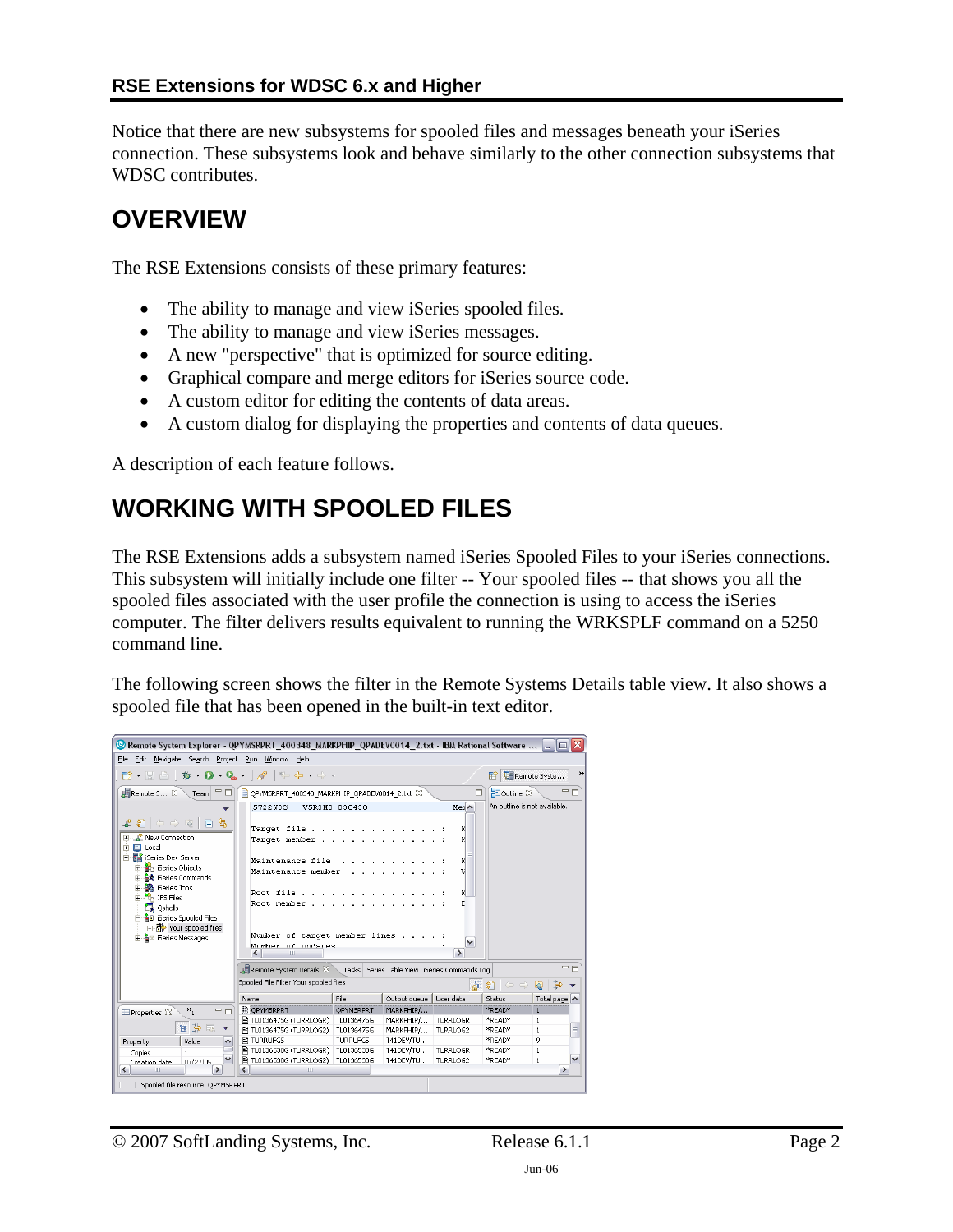<span id="page-2-0"></span>You can create custom filters in the spooled files subsystem just as you can in other RSE subsystems:

| <b>O</b> New                                                   |                                           |
|----------------------------------------------------------------|-------------------------------------------|
| <b>Spooled File Filter</b>                                     | Create a new filter to list spooled files |
| User:<br>Output queue:<br>Library:<br>User data:<br>Form type: | *<br>MYOUTQ<br><b>MYLIB</b><br>*<br>*     |
|                                                                | $N$ ext ><br>Cancel<br>< Back<br>Finish   |

All of the standard options for managing spooled files are available for use in the expanded filters.

Because this feature is intended to make it easier for a developer to access compile listings and job logs without leaving the IDE, the ability to view and access more complicated spooled files, such as \*AFP with overlays, is very limited.

### **WORKING WITH MESSAGES**

The RSE Extensions also adds a subsystem for iSeries Messages. As with the spooled files subsystem, it implements a standard RSE subsystem that allows you to define filters for messages. A default "Your Messages" filter is created automatically. In addition to these features, which require no additional explanation, there is one other unique feature implemented, and that is the ability to have WDSC monitor your personal message queue in the background and notify you of new messages. Right click on the iSeries Messages subsystem and choose Properties, then click on Message Queue Monitoring. A screen like this appears:

| Command Execution                                             | <b>Message Queue Monitoring</b>                                                                                                                                                                               |
|---------------------------------------------------------------|---------------------------------------------------------------------------------------------------------------------------------------------------------------------------------------------------------------|
| Initial Library List<br>Message Queue Monitoring<br>Subsystem | $\triangledown$ Monitor message queue<br>Remove informational messages after notification<br>Dialog<br>Inquiry message notification:<br>Informational message notification: eMail<br>$\overline{\phantom{a}}$ |
|                                                               | youraddress@yourcompany.com<br>eMail:                                                                                                                                                                         |
|                                                               | Message Queue Monitor<br>From:                                                                                                                                                                                |
|                                                               | mailserver.yourcompany.com<br>Host:                                                                                                                                                                           |
|                                                               | 25<br>Port:                                                                                                                                                                                                   |
|                                                               | Test                                                                                                                                                                                                          |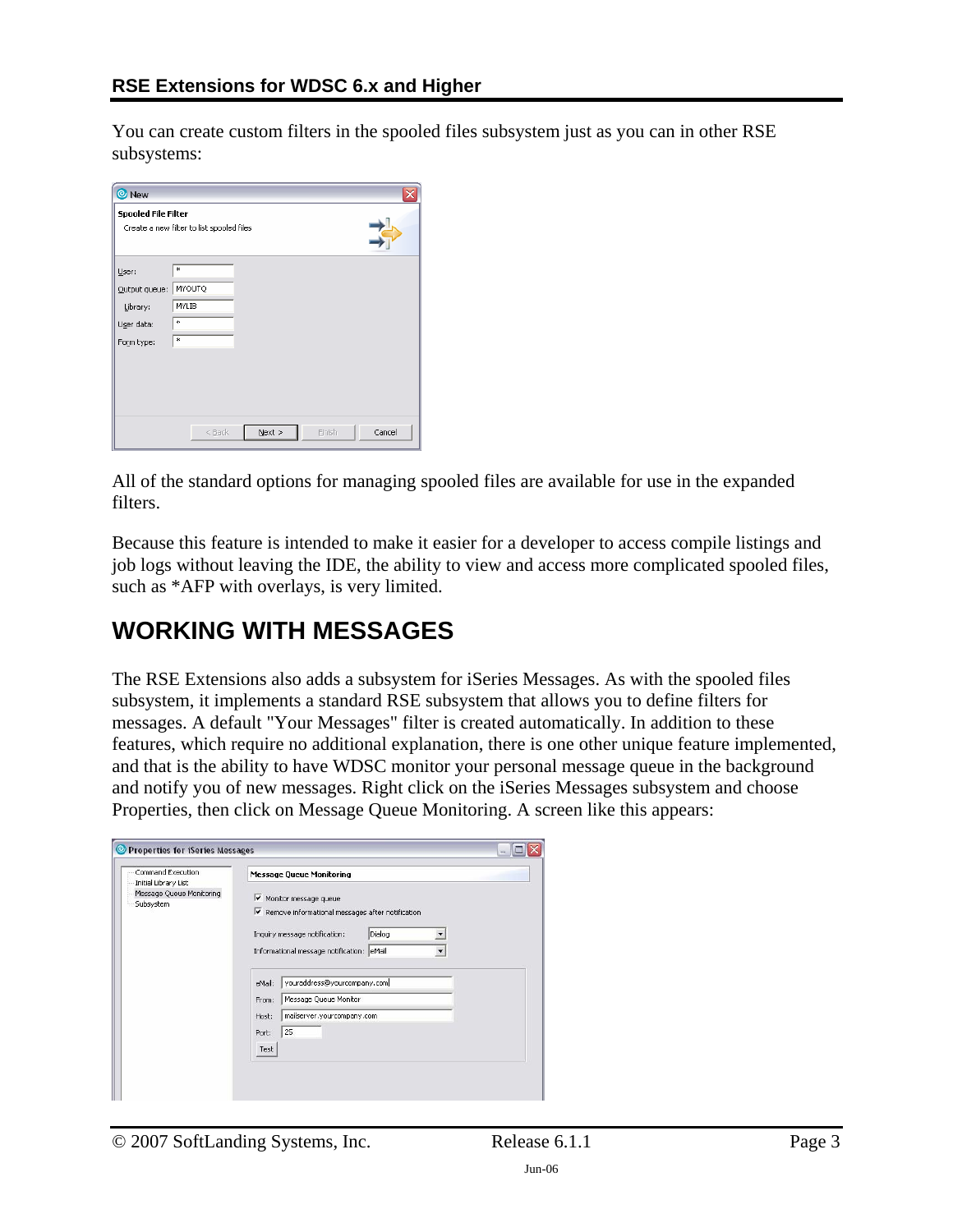<span id="page-3-0"></span>Initially, the Monitor Message Queue checkbox is not checked, so the remaining settings do not appear. The settings are self-explanatory; you are indicating how you want WDSC to handle the various types of messages you receive. If you receive an Inquiry message, WDSC can present a dialog that lets you respond to the message without leaving the IDE.

### **ISERIES EDITING PERSPECTIVE**

The iSeries Editing Perspective provided by the RSE Extensions is a new perspective you can switch to when editing source. This feature is mainly a convenience feature. WDSC is very flexible in how you arrange your windows. It also lets you save those arrangements as your own perspective. All we have done is take the best practices we have learned over the years and package those settings up for you. This also allows us to do the one thing that you cannot do yourself, which is give the perspective a unique icon. This makes it easier to visually recognize in the list of open perspectives. Here is a quick description of how to use this perspective:

### **Open some source**

First, open a couple of members for editing in RSE. This will make it easier to see the perspective's features.

### **Open the Perspective**

To open the perspective for the first time, do Window  $\blacktriangleright$  Open Perspective  $\blacktriangleright$  Other. A screen like this appears:

| Select Perspective                                                                                                                                                                                                                                                                                                                        |
|-------------------------------------------------------------------------------------------------------------------------------------------------------------------------------------------------------------------------------------------------------------------------------------------------------------------------------------------|
| cos CVS Repository Exploring<br>梦Debug<br>Series Editing<br>En iSeries Projects<br>S J2EE<br><b>M</b> Java<br>Java Browsing<br>3 Java Type Hierarchy<br>Plug-in Development<br><b>EF</b> Remote System Explorer (default)<br>Resource<br>sun SVN Repository Exploring<br><sup>같U</sup> Team Synchronizing<br><b>O</b> Web<br>Ha WebFacing |
| $\sqrt{ }$ Show all                                                                                                                                                                                                                                                                                                                       |
| OK<br>Cancel                                                                                                                                                                                                                                                                                                                              |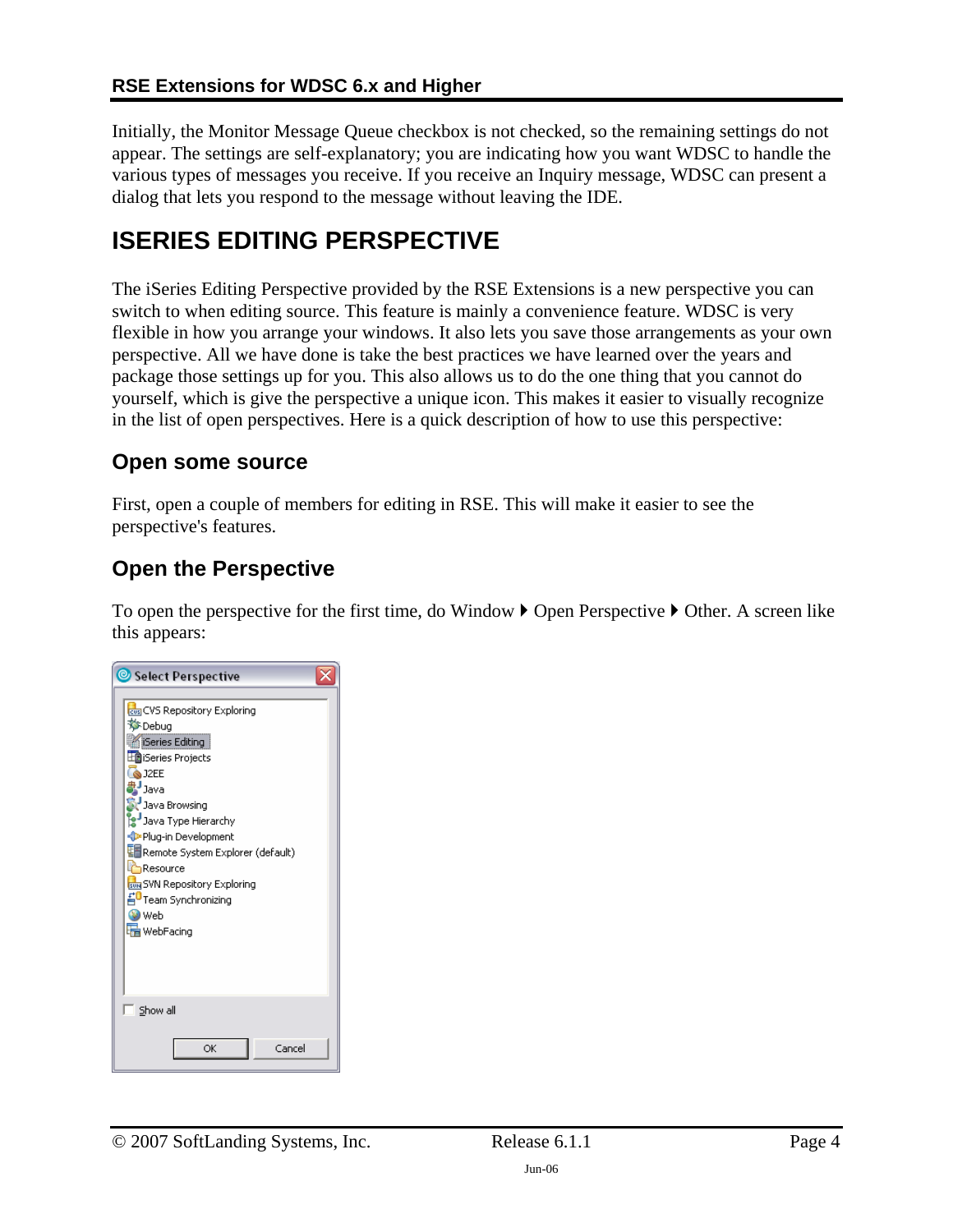Select the iSeries Editing perspective. Note that once the perspective is open, it is easy to quickly switch between open perspectives. Just use the perspective switcher that appears in the top-right hand corner of WDSC (visible in the next screen). The perspective looks like this:

|                  | Series Editing - CHGOBJ.RPGLE - IBM Rational Software Development Platform                   |               |
|------------------|----------------------------------------------------------------------------------------------|---------------|
|                  | File Edit Source Compile Navigate Search Project Run Window Help                             |               |
|                  | <b>D · H A   Q ·   タ   ← ← → · - → ·   ぐ →   ■ ■ ▶   △ ☆ 界 F R R / B B (Biseries Editing</b> | $\rightarrow$ |
| CHGIFSATR, RPGLE | CHGOBJ.RPGLE X                                                                               | 目             |
| Line 1           | Column 1<br>Replace                                                                          |               |
|                  |                                                                                              |               |
| 000121           | /TITLE ChgObj - Change object CPP.                                                           |               |
| 000200           |                                                                                              |               |
| 000300           | * Copyright (C) 2001 David M. Morris                                                         |               |
| 000302           | * This file is part of the iSeries-toolkit                                                   |               |
| 000303           | * The iSeries-toolkit is free software; you can redistribute it and/or                       |               |
| 000304           | * modify it under the terms of the GNU General Public License version 2,                     |               |
| 000305           | * as published by the Free Software Foundation.                                              |               |
| 000306           | * The iseries toolkit is distributed in the hope that it will be useful,                     |               |
| 000307           | * but WITHOUT ANY WARRANTY; without even the implied warranty of                             |               |
| 000308           | * MERCHANTABILITY or FITNESS FOR A PARTICULAR PURPOSE.                                       |               |
| 000309           | * See the GNU General Public License for more details.                                       |               |
| 000310           |                                                                                              |               |
| 000311           | * You should have received a copy of the GNU General Public License                          |               |
| 000312           | * along with this file; if not, write to the Free Software Foundation,                       |               |
| 000313           | * Inc., 59 Temple Place, Suite 330, Boston, MA 02111-1307, USA.                              |               |
| 000314           | * You might find a version at http://www.gnu.org/licenses/gpl.txt                            |               |
| 000315           | $\star$                                                                                      |               |
| 000316           | Module - ChaObi<br>÷.                                                                        |               |
| 000400           | Bv<br>- David Morris<br>÷.                                                                   |               |
| 000500           | * Purpose - Command processor for CHGOBJ command.                                            |               |
| 000600           | * Compile - CRTRPGMOD MODULE (objlib/CHGOBJ)                                                 |               |
| $\left  \right $ | $\rightarrow$<br>Ш                                                                           |               |
|                  |                                                                                              |               |
|                  |                                                                                              |               |
|                  | 25.95.04.05.04.1                                                                             |               |

It may not look like much, but that is the point. As you may already know, when you double click an editor or view in any window it will expand, or "maximize," to fill the whole space. However, when a window is maximized you can see only one window at a time. So instead of forcing you to maximize, this perspective condenses the extra views into a set of toolbar icons at the bottom, allowing the editors to use the entire screen:

|                        | C iSeries Editing - CHGOBJ.RPGLE - IBM Rational Software Development Platform<br>- 101                                                                                                                                                                                                                                                              |               |
|------------------------|-----------------------------------------------------------------------------------------------------------------------------------------------------------------------------------------------------------------------------------------------------------------------------------------------------------------------------------------------------|---------------|
|                        | File Edit Source Compile Navigate Search Project Run Window Help                                                                                                                                                                                                                                                                                    |               |
|                        | $\begin{picture}(150,10) \put(0,0){\line(1,0){10}} \put(15,0){\line(1,0){10}} \put(15,0){\line(1,0){10}} \put(15,0){\line(1,0){10}} \put(15,0){\line(1,0){10}} \put(15,0){\line(1,0){10}} \put(15,0){\line(1,0){10}} \put(15,0){\line(1,0){10}} \put(15,0){\line(1,0){10}} \put(15,0){\line(1,0){10}} \put(15,0){\line(1,0){10}} \put(15,0){\line($ | $\rightarrow$ |
| CHGIFSATR, RPGLE 23    |                                                                                                                                                                                                                                                                                                                                                     | O             |
| Line 58                | Replace<br>Column 1                                                                                                                                                                                                                                                                                                                                 |               |
|                        | $\blacksquare$ DName+++++++++++ETDsFrom+++To/L+++IDc.Kevwords++++++++++++++++++++++++++++++Comm                                                                                                                                                                                                                                                     |               |
| 006100                 | 10I 0 CONST<br>D PCSvs                                                                                                                                                                                                                                                                                                                              |               |
| 006200                 | D. PCArc<br>10I 0 CONST                                                                                                                                                                                                                                                                                                                             |               |
| 006300                 | 10I 0 CONST<br><b>D</b> SvsArc                                                                                                                                                                                                                                                                                                                      |               |
| 006400                 | *************************                                                                                                                                                                                                                                                                                                                           |               |
| 006402                 | * Define work variables *                                                                                                                                                                                                                                                                                                                           |               |
| 006403                 | *************************                                                                                                                                                                                                                                                                                                                           |               |
| 006404                 | $INZ$ (*OFF)<br>DErr<br>s.<br>N                                                                                                                                                                                                                                                                                                                     |               |
| $\left  \cdot \right $ | 100                                                                                                                                                                                                                                                                                                                                                 | $\rightarrow$ |
|                        |                                                                                                                                                                                                                                                                                                                                                     |               |
|                        |                                                                                                                                                                                                                                                                                                                                                     |               |
| CHGOBJ.RPGLE X         |                                                                                                                                                                                                                                                                                                                                                     | Е             |
| Line 99                | Column <sub>1</sub><br>Replace                                                                                                                                                                                                                                                                                                                      |               |
|                        |                                                                                                                                                                                                                                                                                                                                                     |               |
| 007941                 | $\mathcal{C}$<br>ObiTvp)                                                                                                                                                                                                                                                                                                                            | ۸             |
| 007942                 | $C^*$                                                                                                                                                                                                                                                                                                                                               |               |
| 007943                 | C* While no errors, list incomplete or records being returned.                                                                                                                                                                                                                                                                                      |               |
| 007944                 | DOM<br>LISts<br>$\leftrightarrow$ '3' AND<br>C                                                                                                                                                                                                                                                                                                      |               |
| 007945                 | C<br>$(L15ts \Leftrightarrow '2' OR$                                                                                                                                                                                                                                                                                                                |               |
| 007946                 | c<br>LICnt<br>> LIFstRcd + LIRtnCnt)                                                                                                                                                                                                                                                                                                                |               |
| 007947                 | C* Get next batch of records if not at end.                                                                                                                                                                                                                                                                                                         | $\checkmark$  |
| $\left  \right $       | Ш                                                                                                                                                                                                                                                                                                                                                   | $\rightarrow$ |
|                        |                                                                                                                                                                                                                                                                                                                                                     |               |
|                        |                                                                                                                                                                                                                                                                                                                                                     |               |
| 2: 週的尾侧                |                                                                                                                                                                                                                                                                                                                                                     |               |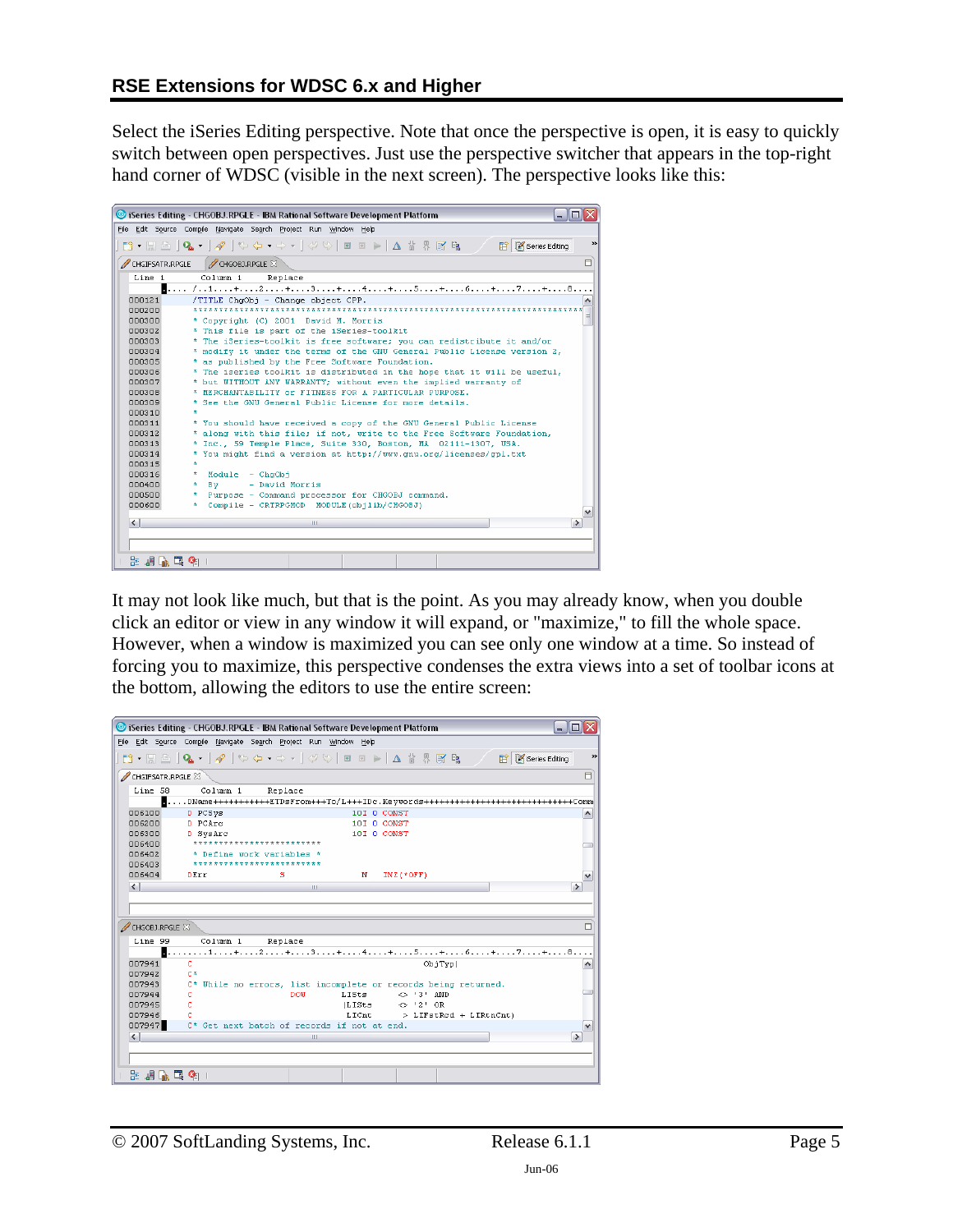#### **RSE Extensions for WDSC 6.x and Higher**

Notice how you can now see two members at the same time. Again, you could always do this, but when you are trying to do it at the same time that other views are showing, it is not very helpful. With the extra screen real estate this feature now becomes useful. If you are not aware of how to do this, just click and drag one of the editor tabs to any window edge. The icon changes so you know when to drop the Window. To undo the effect, just drag and drop onto another editor pane, and WDSC will go back to stacking them.

At this point, you might be saying, "OK, but I need some of those views, like the Outline view, or the Remote Systems view." Remember those icons we mentioned, on the bottom toolbar in the previous screenshot? Those are all of the common views you would typically need to access. In this case, we have converted them to something WDSC calls a "Fast View." Click the icon for the Outline view. Your screen now looks something like this:

|                                                                  | Series Editing - CHGOBJ.RPGLE - IBM Rational Software Development Platform<br>- 10                |               |
|------------------------------------------------------------------|---------------------------------------------------------------------------------------------------|---------------|
| File Edit Source Compile Navigate Search Project Run Window Help |                                                                                                   |               |
|                                                                  | <b>D · R △   Q ·   √   ↔ ↔ - ↔ -   ♡ ↔   □ □ ▷   △ 상 界 B 中   /</b><br><b>ET G</b> iSeries Editing | $\rightarrow$ |
| $\circledcirc$ $\Box$<br>RE Outline 23                           |                                                                                                   | 目             |
| ⊟ Global Definitions                                             | Replace                                                                                           |               |
| <b>En Data Structures</b>                                        | -+ETDsFrom+++To/L+++IDc.Keywords+++++++++++++++++++++++++++++Comm                                 |               |
| <b>E La</b> Indicators                                           | 10I 0 CONST                                                                                       | ۸             |
| 白干 Fields<br><b>E</b> Constants                                  | 10I 0 CONST                                                                                       |               |
| <b>E U<sub>R</sub></b> Prototypes                                | 10I 0 CONST<br>************                                                                       |               |
| ने प्रिक्के Main Procedure                                       | variables *                                                                                       |               |
| 白 <b>i</b> Parameters                                            | ************                                                                                      |               |
| └└──□ ObiLib : Character (20)                                    | s<br>$INZ$ ( $*OFF$ )<br>N                                                                        | v             |
|                                                                  | $\rightarrow$<br>III.                                                                             |               |
| -{III SrcLib : Character (10)                                    |                                                                                                   |               |
| ---—{ SrcFil : Character (10)<br>---Œ SrcMbr : Character (10)    |                                                                                                   |               |
| $-\sqrt{ }$ Txt : Character (50)                                 |                                                                                                   |               |
| UsrDfnAtr : Character (10)                                       |                                                                                                   | 目             |
|                                                                  | Replace                                                                                           |               |
|                                                                  | :+3+4+5+6+7+8                                                                                     |               |
|                                                                  | ObjTyp)                                                                                           | ∧             |
|                                                                  | ors, list incomplete or records being returned.                                                   |               |
|                                                                  | <b>DOW</b><br>LISts<br><> '3' AND                                                                 |               |
|                                                                  | $(L1Sts \leftrightarrow '2' OR$                                                                   |               |
|                                                                  | $LICnt$ > $LIFstRed + LIRtnCnt)$                                                                  |               |
|                                                                  | ch of records if not at end.                                                                      | v             |
|                                                                  | $\rightarrow$<br>Ш                                                                                |               |
|                                                                  |                                                                                                   |               |
|                                                                  |                                                                                                   |               |
| 出版社 (1)                                                          |                                                                                                   |               |

Notice how the view "slides" into place on top of your editors? In the case of the Outline view, you can expand the outline and click on a field's or procedure name's line number. This takes you to that part of the source, and the Outline view slides back out of sight. (You can also click the minimize button in the view, or click back in your editor, to close the view.) Of course, the perspective switcher makes it easy to just switch back to your other perspective to access to the views there. Perspectives, and fast perspective switching, are among the main architectural features in the Eclipse-based IDEs.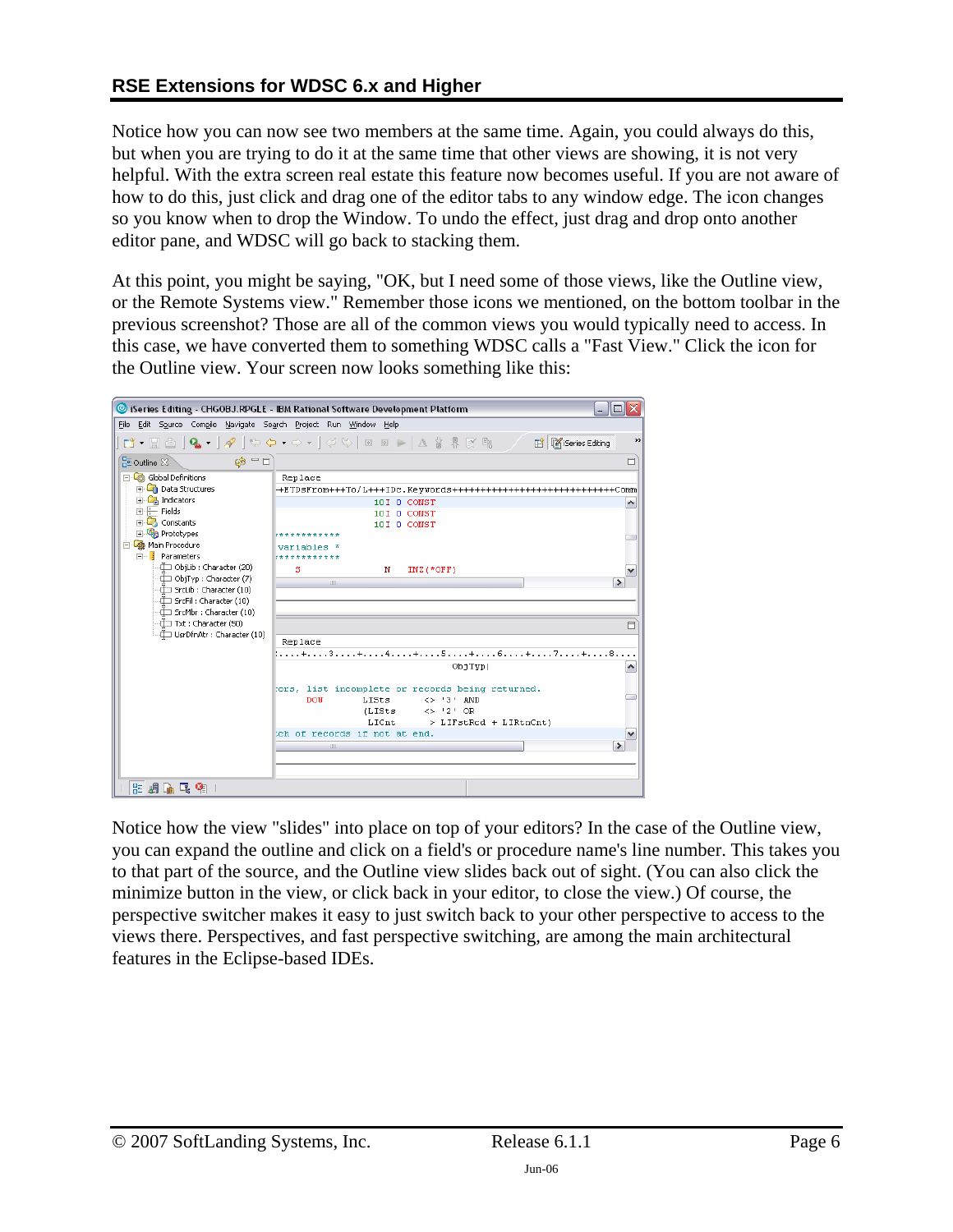#### <span id="page-6-0"></span>**RSE Extensions for WDSC 6.x and Higher**



# **GRAPHICAL COMPARE/MERGE EDITORS**



The RSE Extensions provide a graphical compare/merge editor for iSeries source code. These editors are built on top of the powerful compare/merge features that are provided with Eclipse for Java source code. The RSE Extensions handles retrieving and locking your source member from your iSeries source file. It then has to strip the first 12 source file bytes (sequence and date) from the local file so that the Eclipse compare engine can properly analyze the differences of the files. When you save your changes, the source is put back in the source file and the lock released. The sequence and date fields in the member are reset to new values as part of this process.

To access these editors, right-click on the member in your development source file and choose RSE Extensions  $\triangleright$  Compare or Merge, depending on the action you want to perform.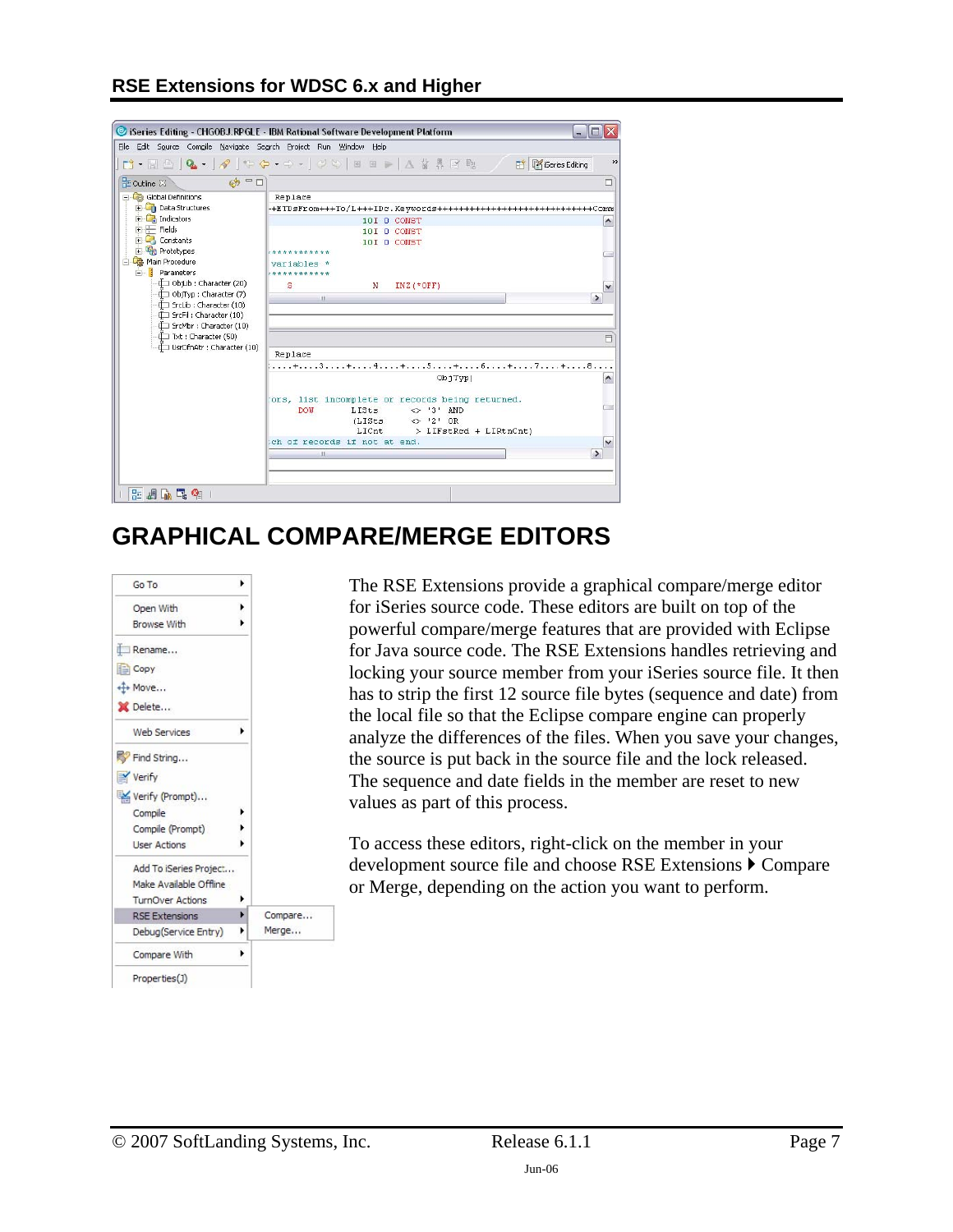<span id="page-7-0"></span>You will be presented with one of these dialogs, depending on which option you choose.

#### **Error! Objects cannot be created from editing field codes.**

The values you enter into these dialogs are fairly self-explanatory, especially if you have used PDM option 54 and 55. A notable enhancement to those options, however, is that each source member can come from a different iSeries system. This is because the members are just retrieved and compared on your local workstation. Once you click OK, the members are downloaded and compared and opened in the Eclipse compare or merge editor.

| Text Compare                                       | <b>아 이 유</b>                                     |
|----------------------------------------------------|--------------------------------------------------|
|                                                    |                                                  |
| Exsr CvtOper;                                      | Exsr CvtOper;                                    |
| $S\alpha$ lWhere = \\\testTRIMR(SqlWhere) + '      | $Sq$ lWhere = $\S$ TRIMR(SqlWhere)               |
| %TRIMR(Operand) + '                                | Operand + $'$ $'$ + $\frac{1}{3}$                |
| EndIf:                                             | EndIf:                                           |
| IF SCmpLev <> *BLANKS;                             | IF SCmpLev <> *BLANKS;                           |
| $*ING0 = *ON$                                      | $*$ IN60 = $*$ ON:                               |
| $OperIN = SCmDLev;$                                | $OperIN = SCmDLev$ ;                             |
| Exsr CvtOper:                                      | Exsr CvtOper:                                    |
| $Sq$ lWhere = \\\testTRIMR(SqlWhere) + '           | $Sq$ lWhere = $TRIMR(Sq)$ Where)                 |
| %TRIMR(Operand) + '                                | Operand + $!$ $!$ $+$ \$                         |
| EndIf;                                             | EndIf;                                           |
| If pUpdateMode <> '*BYTASK';                       | IF SCmpRef# $\langle \rangle$ *BLANKS;           |
| IF SCmpRef# <> *BLANKS;                            | $*$ IN60 = $*$ ON;                               |
| $*INGO = *ON$ :                                    | $OperIN = SCmDRef$ #;                            |
| $Operator = SCmpRef$ ;                             | Exsr CvtOper;                                    |
| Exsr CvtOper;                                      | $SglWhere = $TRIMR(SglWhere)$                    |
| $S\alpha$ lWhere = $\S$ TRIMR(S $\alpha$ lWhere) + | Operand $+$ ' ' + C                              |
| %TRIMR(Operand) +                                  | EndIf:                                           |
| EndIf:                                             |                                                  |
| Endif;                                             | IF SCmpPomr <> *BLANKS;                          |
|                                                    | $*$ IN60 = $*$ ON;                               |
| IF SCmpPgmr <> *BLANKS;                            | $Operator = SCmpPqmr;$                           |
| $*INGO = *ON$ :                                    | Exsr CvtOper;                                    |
| $OperIN = SCmpPomr$ :                              | $S\alpha$ lWhere = $\S$ TRIMR(S $\alpha$ lWhere) |
| Exsr CvtOper:                                      | Operand $+$ ' ' +                                |
| $Sq$ lWhere = $\frac{1}{2}TRIMR(Sq)$ lWhere + '    | EndIf:                                           |
| %TRIMR(Operand) + '                                |                                                  |
| EndIf:                                             | IF SCmpSts <> *BLANKS;                           |
|                                                    | $*$ IN60 = $*$ ON:                               |

The editor contains all of the same compare/merge features that you get when using it for Java source. The only negative to the editor is that it is not "aware" of the iSeries languages you are comparing/merging. So you do not get the color-coding or other editor features you get when using the LPEX editor. Hopefully, when/if IBM provides these features as part of WDSC itself, those editor features will be available in their implementation.

## **CHANGE DATA AREA**

The RSE Extensions provides a custom dialog for editing data areas. Just right-click on a \*DTAARA object and choose RSE Extensions  $\blacktriangleright$  Change Data Area. This brings up a dialog that shows the data area attributes and lets you edit the contents. This can be particularly useful for data areas with lots of text that you want to edit.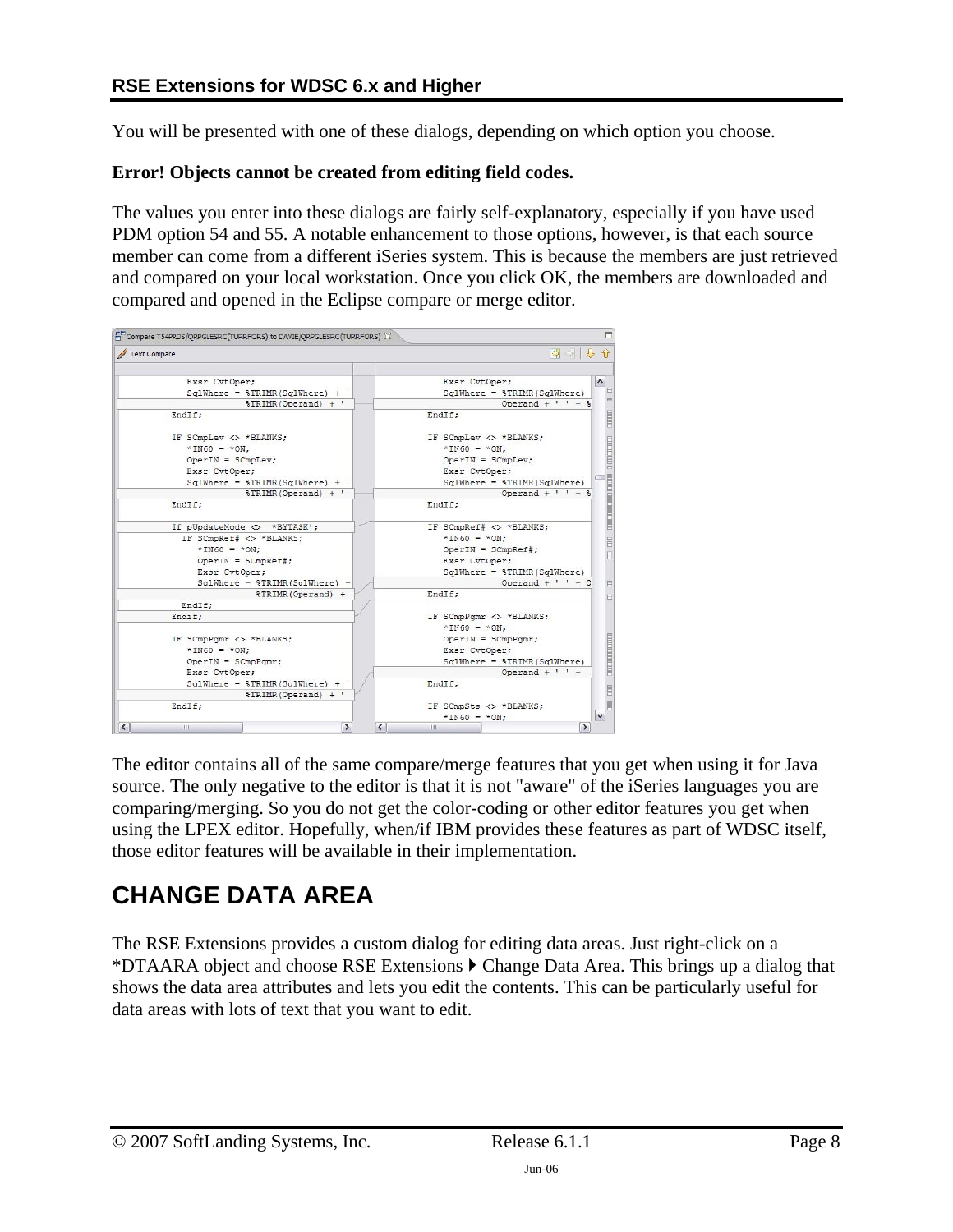### **RSE Extensions for WDSC 6.x and Higher**

|                                                                                                                                                                                                                                | Change Data Area                                                      |
|--------------------------------------------------------------------------------------------------------------------------------------------------------------------------------------------------------------------------------|-----------------------------------------------------------------------|
| <b>TJT400</b><br>Name:<br><b>TURNSLSD</b><br>Library:<br>*CHAR<br>Type:                                                                                                                                                        | Data area:<br><b>TURNESCO</b><br>Name:<br><b>TURNSLSD</b><br>Library: |
| Value:<br>VQIBM/ProdData/Java400/jt400ntv.jar:/QIBM/ProdData/HTTP<br>ㅅ<br>/Public/jt400/lib/jt400.jar:/QIBM/ProdData/HTTP/Public/jt400/li<br>b/x4j400.jar:/QIBM/ProdData/HTTP/Public/jt400/lib/data400.j<br>ar<br>$\checkmark$ | *DEC<br>Type:<br>Value:<br>b00<br>Cancel<br>OK                        |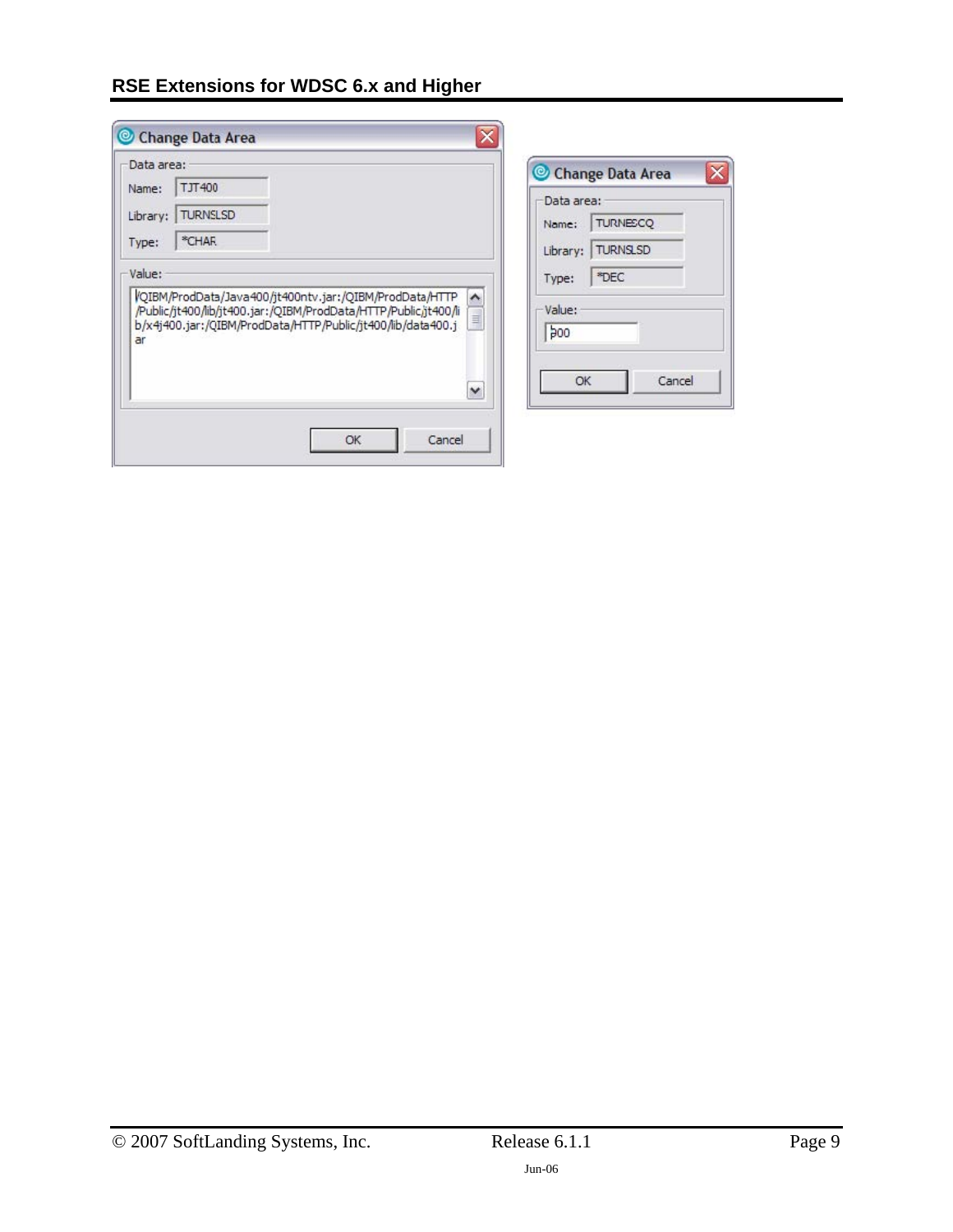# <span id="page-9-0"></span>**DISPLAY DATA QUEUE**

The RSE Extensions provides a custom dialog for displaying data queues. Just right-click on a \*DTAQ object and choose RSE Extensions  $\blacktriangleright$  Display Data Queue. This brings up a dialog that shows the data queue attributes and also a preview of the first entry in the queue.

| Data queue:                                                                        |              |                               |
|------------------------------------------------------------------------------------|--------------|-------------------------------|
| 2405240001<br>Name:                                                                |              |                               |
| <b>TURNSLS</b><br>Library:                                                         |              |                               |
| Description: Response Data Queue                                                   |              |                               |
| Attributes:                                                                        |              |                               |
| Type of data queue:                                                                | Standard     |                               |
| Sequence:                                                                          | *FIFO        |                               |
| Maximum message length:                                                            | 1024         |                               |
| Number of messages in queue:                                                       | $\mathbf{1}$ |                               |
| Number of entries currently allocated:                                             | 16           |                               |
| Maximum number of entries allowed:                                                 | 16080        |                               |
| Initial number of entries:                                                         | 16           |                               |
| Maximum number of entries specified:   *MAX16MB                                    |              |                               |
| $\Box$ Include sender ID $\Box$ Force to auxilary storage $\Box$ Automatic reclaim |              |                               |
|                                                                                    |              |                               |
|                                                                                    |              |                               |
| Preview of first message:<br><b>FORM</b><br>0118449                                |              |                               |
| Application: NWNG/00/00/10                                                         |              | Form: 0118449 was created for |
|                                                                                    |              |                               |
|                                                                                    |              |                               |
|                                                                                    |              |                               |
|                                                                                    |              |                               |
|                                                                                    |              |                               |